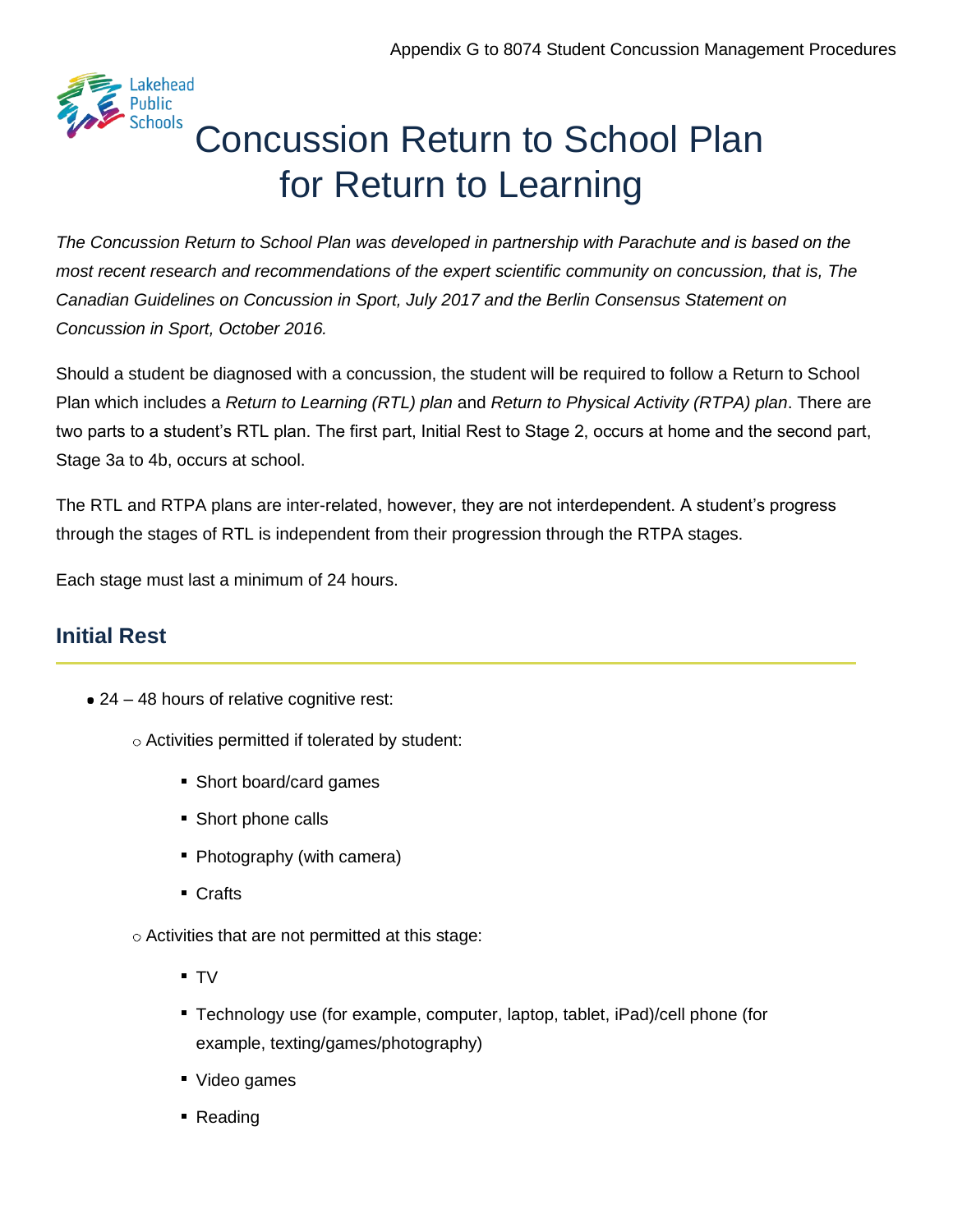- **Exercise at school or school-type work**
- The student moves to Stage 1 when symptoms start to improve or after resting 2 days maximum (whichever occurs first).

# **Stage 1**

- Light cognitive (thinking/memory/ knowledge) activities
- Gradually increase cognitive activity up to 30 minutes. Take frequent breaks.
	- Activities permitted if tolerated by student:
		- Activities from previous stage
		- **Easy reading (for example, books, magazines, newspaper)**
		- **Limited TV**
		- **EXECUTE:** Limited cellphone conversations
		- Drawing/building blocks/puzzles
		- Some contact with friends
	- $\circ$  Activities that are not permitted at this stage:
		- Technology use (for example, computer, laptop, tablet, cell phone (for example, texting/games/photography))
		- Attendance at school or school-type work
- The student moves to Stage 2 when:
	- $\circ$  the student tolerates 30 minutes of light cognitive activity (for example a student should be able to complete 3-4 of the permitted activities in Stage 1) and has not exhibited or reported a return of symptoms, new symptoms, or worsening symptoms.
	- The student has completed a minimum of 24 hours at Stage 1.
- However:
	- $\circ$  The student must return to the previous stage for a minimum of 24 hours when they have exhibited or reported a return of symptoms, or new symptoms.
	- $\circ$  The student must return to a medical doctor or nurse practitioner when they have exhibited or reported a worsening of symptoms.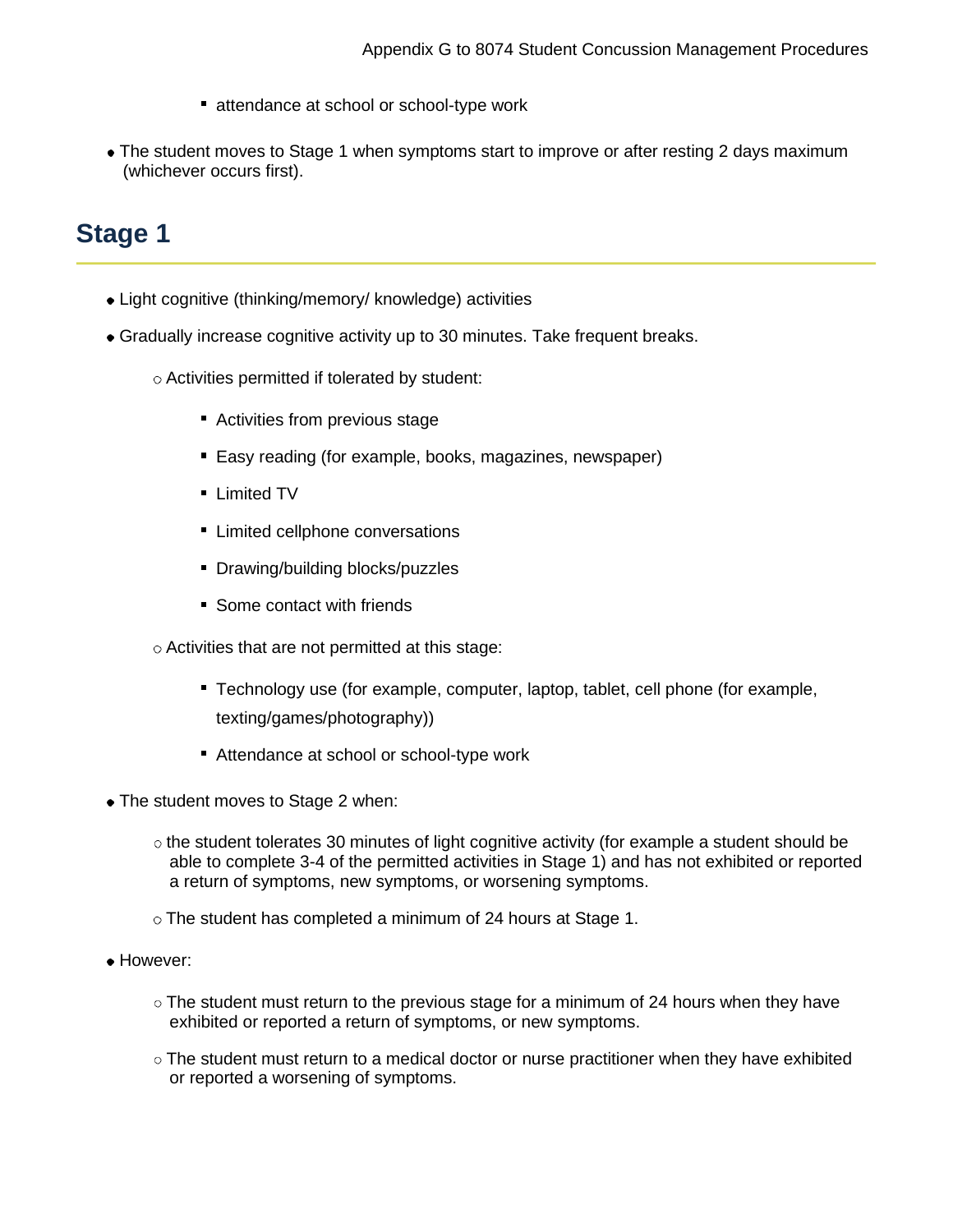# **Stage 2**

- Gradually add cognitive activity (as per activities permitted). When light cognitive activity is tolerated, introduce schoolwork (at home and facilitated by the school).
	- $\circ$  Activities permitted if tolerated by student:
		- Activities from previous stage
		- School-type work in 30-minute increments
		- Crosswords, word puzzles, Sudoku, word search
		- Limited technology use (for example, computer, laptop, tablet, cell phone (for example, texting/games/photography)) starting with shorter periods and building up as tolerated.
	- Activities that are not permitted at this stage:
		- School attendance
- The student moves to Stage 3a when:
	- $\circ$  The student tolerates the additional cognitive activity (for example a student should be able to complete 3-4 of the activities permitted in Stage 2) and has not exhibited or reported a return of symptoms, new symptoms, or worsening symptoms.
	- The student has completed a minimum of 24 hours at Stage 2.
- However:
	- $\circ$  The student must return to the previous stage for a minimum of 24 hours when they have exhibited or reported a return of symptoms, or new symptoms.
	- $\circ$  The student must return to a medical doctor or nurse practitioner when they have exhibited or reported a worsening of symptoms.

## **Stage 3a**

- The student begins with an initial time at school of 2 hours.
- The individual RTL plan is developed by Collaborative Team following the student conference and assessment of the student's individual needs determining possible **[strategies and/or](https://safety.ophea.net/resources/834) [approaches for student learning](https://safety.ophea.net/resources/834)**.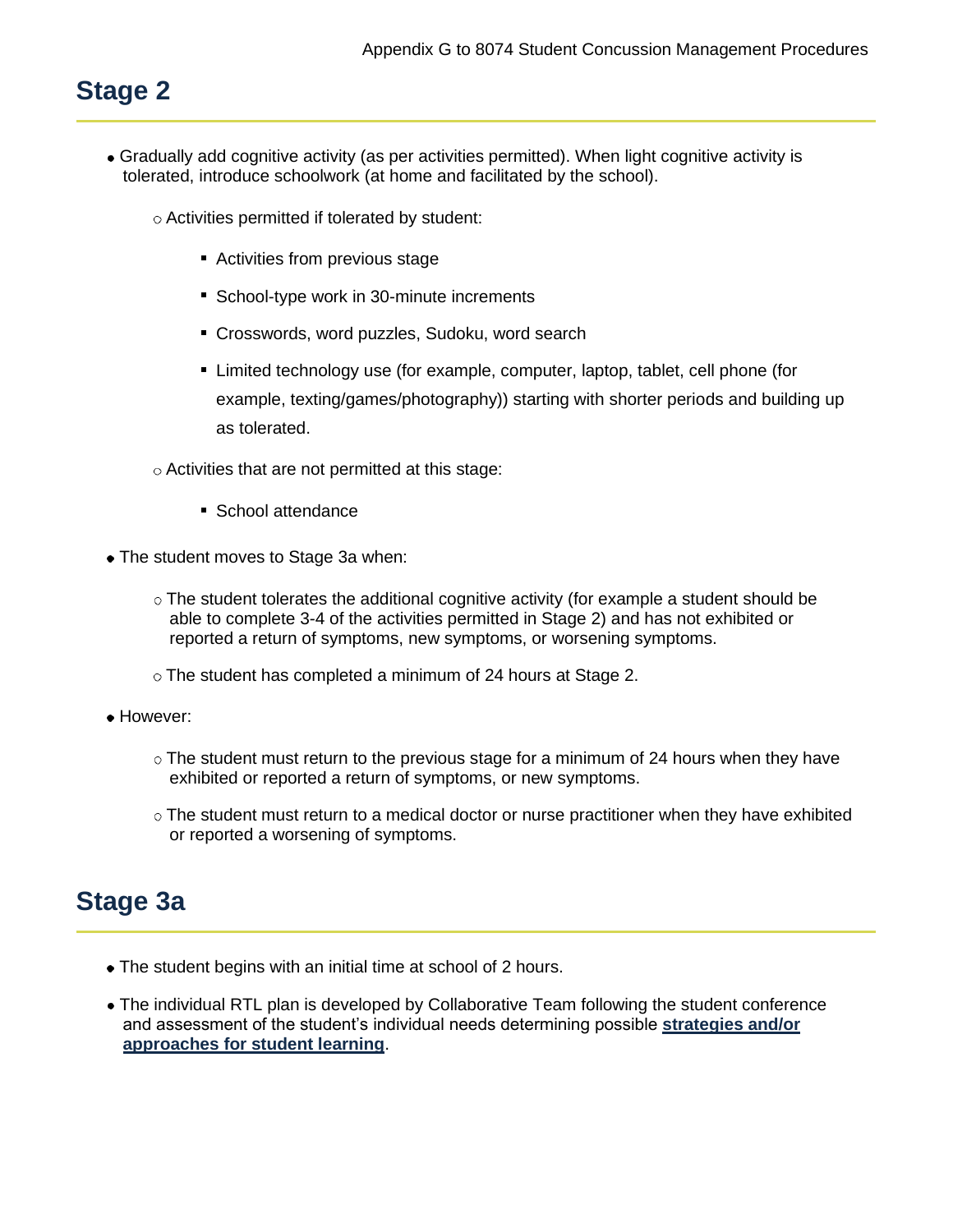- Activities permitted if tolerated by student:
	- Activities from previous stage
	- **School work for up to 2 hours per day in smaller chunks (completed at school)** working up to a 1/2 day of cognitive activity
	- Adaptation of learning strategies and/or approaches
- Activities that are not permitted at this stage:
	- **Tests/exams**
	- **Homework**
	- Music class
	- **Assemblies**
	- Field trips
- School Responsibility:
	- $\circ$  The student has demonstrated they can tolerate up to a half day of cognitive activity.
	- A **[School Concussion Management Form \(Return to School Plan\)](https://safety.ophea.net/resources/825)** is sent home to parent/guardian.
- Home Responsibility:
	- $\circ$  The student has not exhibited or reported a return of symptoms, new symptoms, or worsening symptoms.
	- o The student has exhibited or reported a return of symptoms, or new symptoms, and must return to the previous stage for a minimum of 24 hours.
	- $\circ$  The student has exhibited or reported a worsening of symptoms and must return to medical doctor or nurse practitioner.
	- The School Concussion Management Form (Return to School Plan) is sent back to school.

### **Stage 3b**

- The student continues attending school half time with gradual increase in school attendance time, increased schoolwork and a decrease in the adaptation of learning strategies and/or approaches.
	- Activities permitted if tolerated by student: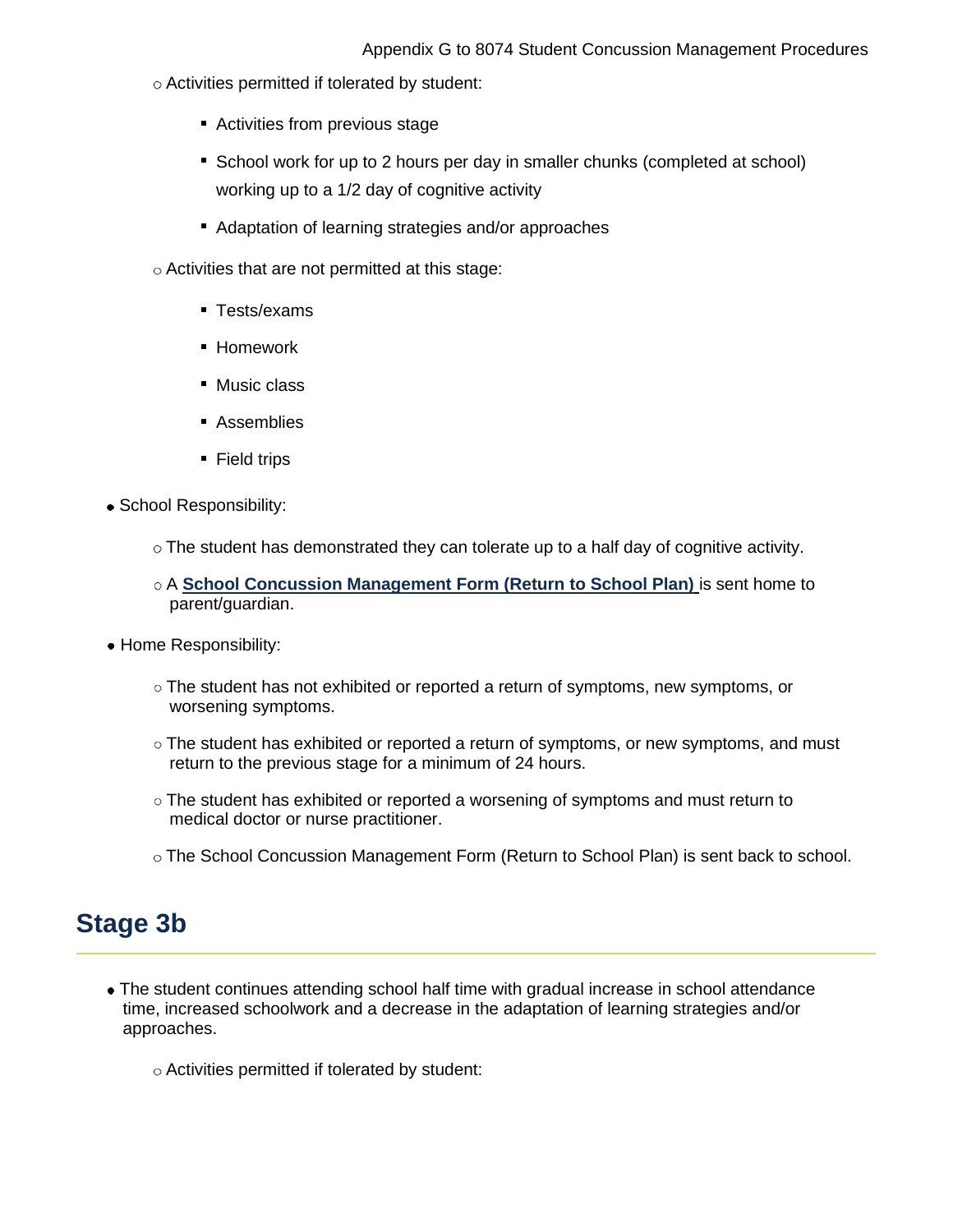- Activities from previous stage
- **School work for 4-5 hours per day, in smaller chunks (for example, 2-4 days of** school/week)
- Homework up to 30 minutes per day
- Decrease adaptation of learning strategies and/or approaches
- Classroom testing with accommodations.
- $\circ$  Activities that are not permitted at this stage:
	- Standardized tests/exams
- School Responsibility:
	- $\circ$  The student has demonstrated they can tolerate up to 4-5 hours of the cognitive activities listed in Stage 3b.
	- The School Concussion Management Form (Return to School Plan) is sent home to parent/guardian.
- Home Responsibility:
	- The student has not exhibited or reported a return of symptoms, new symptoms, or worsening symptoms.
	- $\circ$  The student has exhibited or reported a return of symptoms, or new symptoms, and must return to the previous stage for a minimum of 24 hours.
	- $\circ$  The student has exhibited or reported a worsening of symptoms and must return to medical doctor or nurse practitioner.
	- The School Concussion Management Form (Return to School Plan) is sent back to school.

### **Stage 4a**

- Full day school, minimal adaptation of learning strategies and/or approaches
- Nearly normal workload.
	- Activities permitted if tolerated by student:
		- Activities from previous stage
		- Nearly normal cognitive activities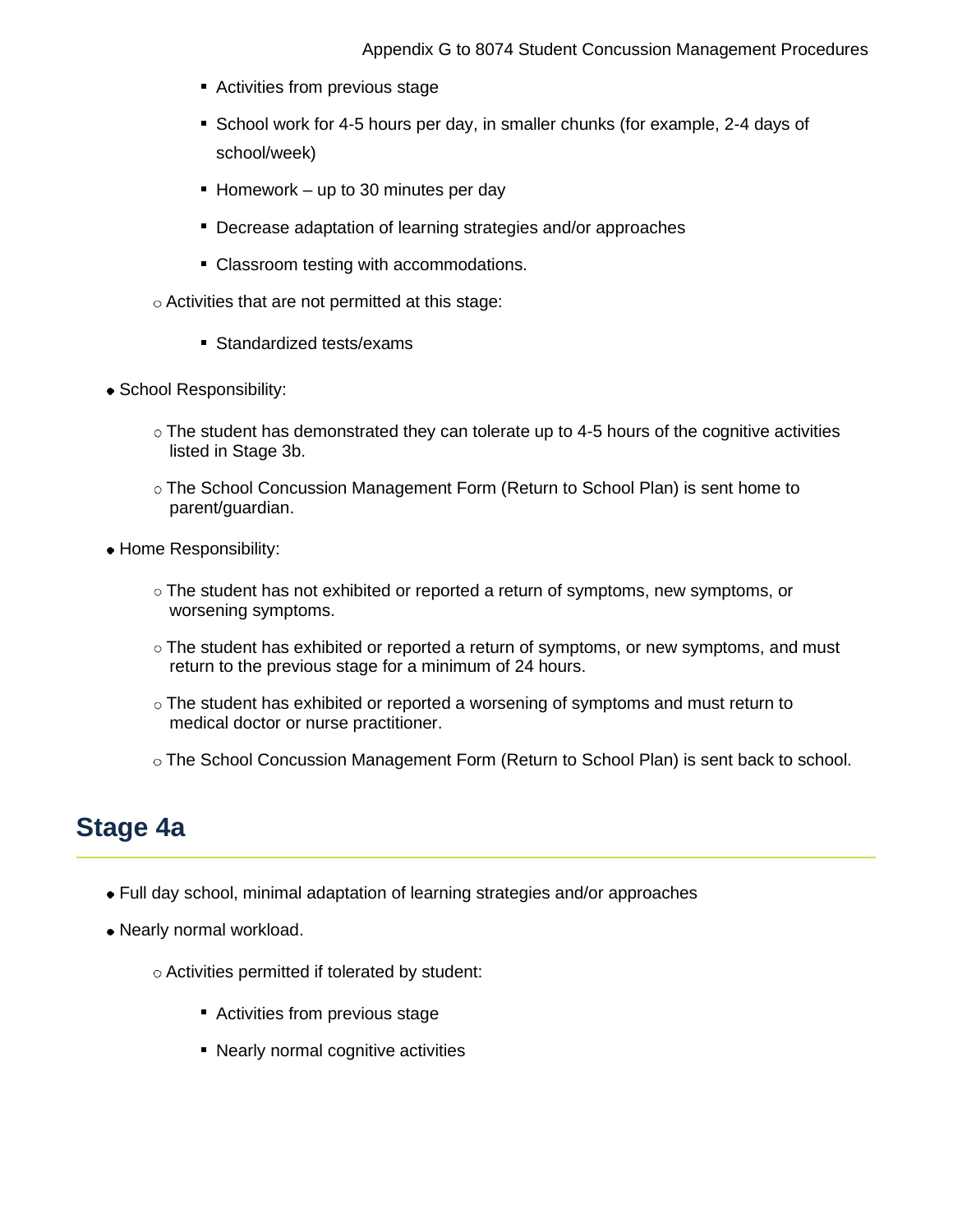Appendix G to 8074 Student Concussion Management Procedures

- Routine schoolwork as tolerated
- Minimal adaptation of learning strategies and/or approaches
	- Start to eliminate adaptation of learning strategies and/or approaches
	- **Increase homework to 60 minutes per day**
	- **EXT** Limit routine testing to one test per day with accommodations (for example, supports - such as more time)
- Activities that are not permitted at this stage:
	- Standardized tests/exams
- School Responsibility:
	- $\circ$  The student has demonstrated they can tolerate a full day of school and a nearly normal workload with minimal adaptation of learning strategies and/or approaches.
	- The School Concussion Management Form (Return to School Plan) is sent home to parent/guardian.
- Home Responsibility:
	- The student has not exhibited or reported a return of symptoms, new symptoms, or worsening symptoms.
	- $\circ$  The student has exhibited or reported a return of symptoms, or new symptoms, and must return to the previous stage for a minimum of 24 hours.
	- $\circ$  The student has exhibited or reported a worsening of symptoms and must return to medical doctor or nurse practitioner.
	- The School Concussion Management Form (Return to School Plan) is sent back to school.

## **Stage 4b**

- At school: full day, without adaptation of learning strategies and/or approaches
	- Activities permitted if tolerated by Student:
		- Normal cognitive activities
		- Routine schoolwork
		- Full curriculum load (attend all classes, all homework, tests)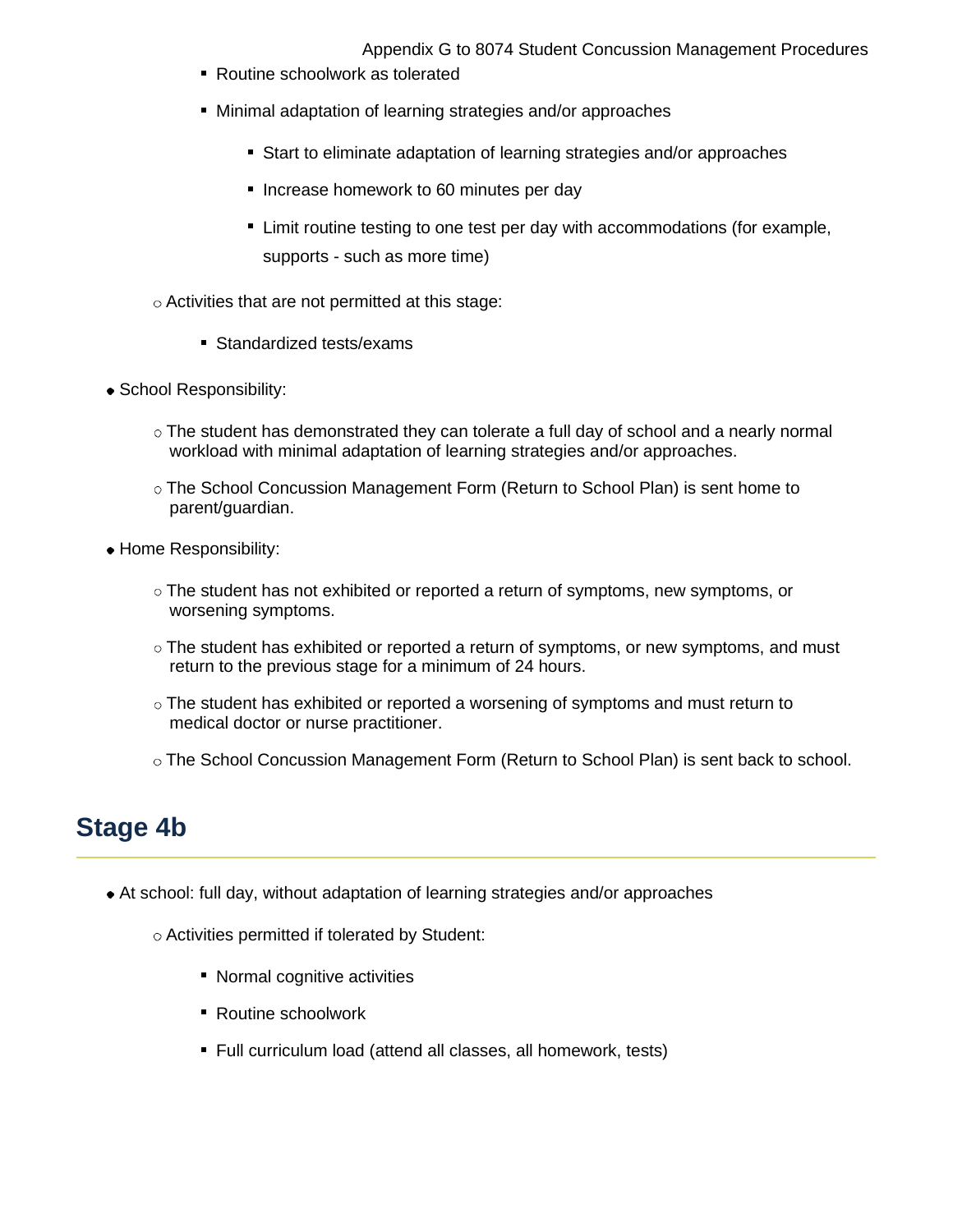- Standardized tests/exams
- Full extracurricular involvement (non-sport/non-physical activity, for example, debating club, drama club, chess club)
- School Responsibility:
	- The student has demonstrated they can tolerate a full day of school without adaptation of learning strategies and/or approaches
	- The School Concussion Management Form (Return to School Plan) is sent home to parent/guardian.
- Home Responsibility:
	- The student has not exhibited or reported a return of symptoms, new symptoms, or worsening symptoms.
	- The student has exhibited or reported a return of symptoms, or new symptoms, and must return to the previous stage for a minimum of 24 hours.
	- The student has exhibited or reported a worsening of symptoms and must return to medical doctor or nurse practitioner.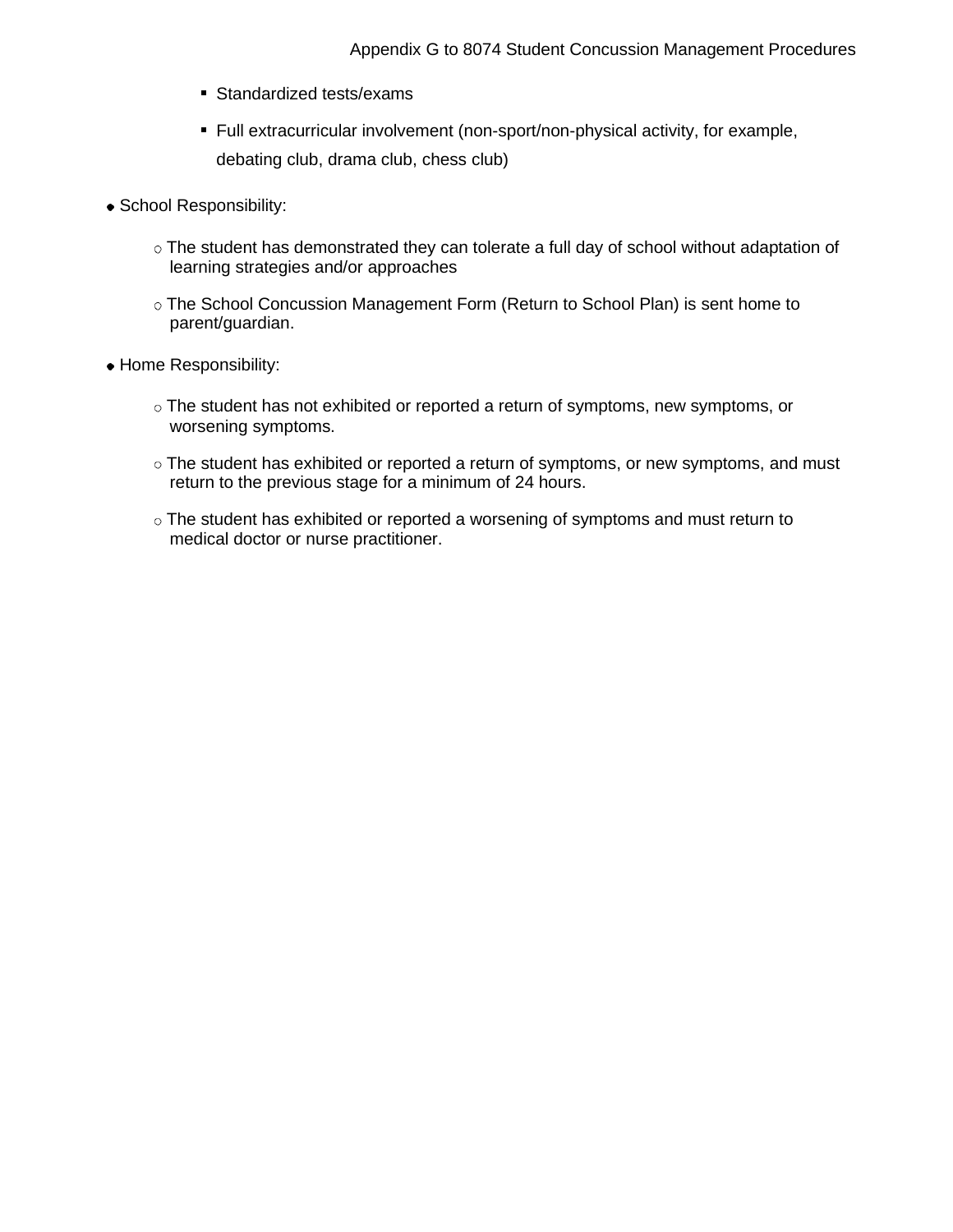

Appendix G to 8074 Student Concussion Management Procedures

#### **Return to Learn Concussion/Brain Injury**

| <b>Student Name:</b>         | OEN:                                                                                                                                                                                                                                           |
|------------------------------|------------------------------------------------------------------------------------------------------------------------------------------------------------------------------------------------------------------------------------------------|
| Date:                        |                                                                                                                                                                                                                                                |
| Date of Injury:              | Date of Doctor's Visit:                                                                                                                                                                                                                        |
| Date of Next Doctor's Visit: | <b>Review by:</b>                                                                                                                                                                                                                              |
|                              | This student has been diagnosed with a concussion/brain injury by a medical doctor. The following accommodations are<br>in place for the student where applicable as indicated below. The student will be menitored an an engoing basis by the |

in place for the student where applicable as indicated below. The student will be monitored on an ongoing basis by the Principal**.** Please contact **Principal/Designate Name** if you have any questions.

#### **Accommodations**

| <b>Instructional Accommodations</b> | <b>Environmental Accommodations</b>       | <b>Assessment Accommodations</b>             |  |  |
|-------------------------------------|-------------------------------------------|----------------------------------------------|--|--|
| Buddy/peer tutoring                 | $\Box$ Alternative workspace              | $\Box$ Extended time limits                  |  |  |
| Note taking assistance              | $\Box$ Strategic seating                  | $\Box$ Verbatim scribing                     |  |  |
| Duplicated notes                    | $\Box$ Proximity to instructor            | $\Box$ Oral responses, including audio       |  |  |
| Organization coaching               | $\Box$ Reduction of audio/visual stimuli  | tapes                                        |  |  |
| Time management aids                | $\Box$ Study carrel                       | $\Box$ More frequent breaks                  |  |  |
| More frequent breaks                | $\Box$ Minimizing background noise        | $\Box$ Prompts to return student's attention |  |  |
| Visual cueing                       | Quiet setting                             | to task                                      |  |  |
| Reduced/uncluttered format          | $\Box$ Use of headphones                  | $\Box$ Reduced uncluttered format            |  |  |
| $\Box$ Repetition of information    | $\Box$ Special lighting (low intensity is | $\Box$ Extra time for processing             |  |  |
| $\Box$ Rewording/rephrasing         | usually preferred)                        | Reduction in the number of tasks<br>$\perp$  |  |  |
| $\Box$ Extra time for processing    |                                           | used to assess a concept or skill            |  |  |
| $\Box$ Taped texts                  |                                           | $\Box$ Computer options                      |  |  |
| $\Box$ Computer options             |                                           |                                              |  |  |
|                                     |                                           |                                              |  |  |
| Intervention Sunnorts               |                                           |                                              |  |  |

| $\Box$ Providing class assistance                                                                                                                                       | $\Box$ Social Worker                   |  |
|-------------------------------------------------------------------------------------------------------------------------------------------------------------------------|----------------------------------------|--|
| $\Box$ Providing extra help                                                                                                                                             | $\Box$ Daily tracking sheet            |  |
| $\Box$ Involving parent/guardian                                                                                                                                        | $\Box$ Referral to school support team |  |
| $\Box$ Counseling in school                                                                                                                                             | $\Box$ Student Success                 |  |
| $\Box$ Withdrawal support                                                                                                                                               |                                        |  |
| Adapted from Ontario Ministry of Education, The Individual Education Plan (IEP) A Resource Guide 2004 and in consultation with Dr. Charles Tator founder of Think First |                                        |  |
| Canada.                                                                                                                                                                 |                                        |  |

#### **Copied**

| $\Box$ Vice Principal            | $\Box$ Student Success                                       |
|----------------------------------|--------------------------------------------------------------|
| $\Box$ Teacher(s)                | $\Box$ Itinerant Teacher(s)                                  |
| $\Box$ Student Services          | $\Box$ Health and Physical Education Department (Chair Arts) |
| $\Box$ Special Education Teacher | $\Box$ SSSAA Representative                                  |
| $\Box$ Social Worker             | $\Box$ Parent/Guardian/Caregiver                             |
| $\Box$ Other                     | $\Box$ OSR                                                   |